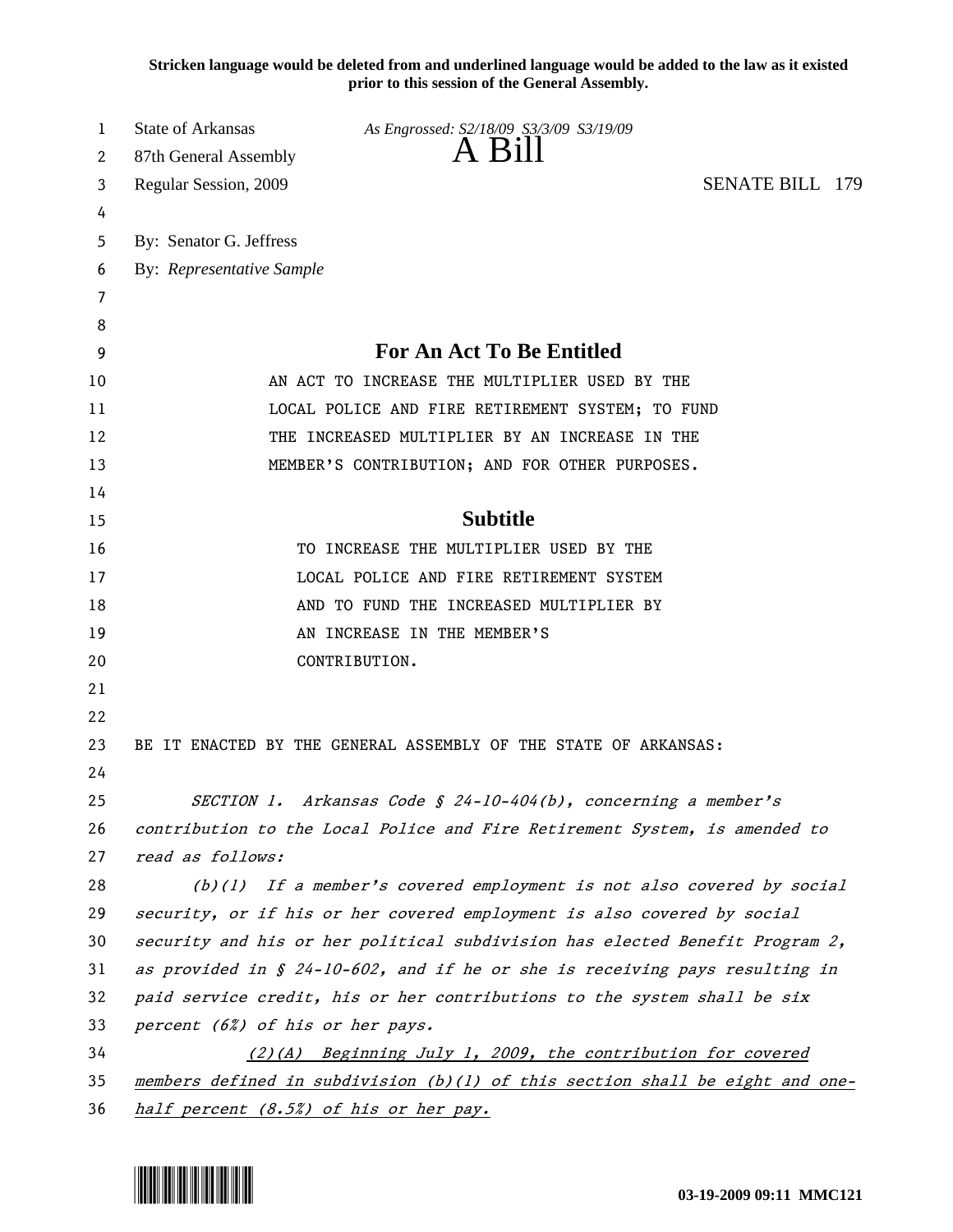| 1  | (B) Beginning July 1, 2009, the contribution for paid                         |  |  |
|----|-------------------------------------------------------------------------------|--|--|
| 2  | service members not defined in subdivision $(b)(1)$ of this section shall be  |  |  |
| 3  | two and one-half percent (2.5%) of his or her pay.                            |  |  |
| 4  | $\frac{2}{2}(3)$ The contributions shall be made notwithstanding that the     |  |  |
| 5  | minimum salary or wages provided by law for any member shall thereby be       |  |  |
| 6  | changed.                                                                      |  |  |
| 7  | $\overline{(+3)}$ (4) Each member shall be deemed to consent and agree to the |  |  |
| 8  | deductions made and provided for in this section.                             |  |  |
| 9  | $\frac{44(5)}{2}$ Payment of a member's pay less the deductions shall be a    |  |  |
| 10 | full and complete discharge and acquittance of all claims and demands         |  |  |
| 11 | whatsoever for services rendered by him or her to a political subdivision,    |  |  |
| 12 | except as to benefits provided by this system.                                |  |  |
| 13 |                                                                               |  |  |
| 14 | SECTION 2. Arkansas Code § 24-10-602(a)(1)(A), concerning annuities in        |  |  |
| 15 | the Local Police and Fire Retirement System, is amended to read as follows:   |  |  |
| 16 | (A) For each year of paid service resulting from                              |  |  |
| 17 | employment:                                                                   |  |  |
| 18 | In a position not also covered by social<br>(i)                               |  |  |
| 19 | security, two and seven tenths percent (2.7%) two and ninety-four hundredths  |  |  |
| 20 | percent (2.94%) of his or her final average pay; and                          |  |  |
| 21 | (ii) In a position also covered by social security,                           |  |  |
| 22 | one and seven-tenths percent (1.7%) one and ninety-four hundredths percent    |  |  |
| 23 | (1.94%) of his or her final average pay.                                      |  |  |
| 24 |                                                                               |  |  |
| 25 | SECTION 3. Arkansas Code § 24-10-602(a)(2)(A) and (B), concerning             |  |  |
| 26 | annuities in the Local Police and Fire Retirement System, is amended to read  |  |  |
| 27 | as follows:                                                                   |  |  |
| 28 | For each year of paid service rendered on or after the<br>(A)                 |  |  |
| 29 | election date of the Benefit Program 2 and before the election is rescinded:  |  |  |
| 30 | In a position also covered by social security,<br>(i)                         |  |  |
| 31 | two and six-tenths percent (2.6%) two and ninety-four hundredths percent      |  |  |
| 32 | (2.94%) of the member's final average salary; and                             |  |  |
| 33 | (ii) In a position not covered by social security,                            |  |  |
| 34 | three and one tenth percent (3.1%) three and twenty-eight hundredths percent  |  |  |
| 35 | (3.28%) of the member's final average salary.                                 |  |  |
| 36 | (B)(i) For each year of paid service rendered before the                      |  |  |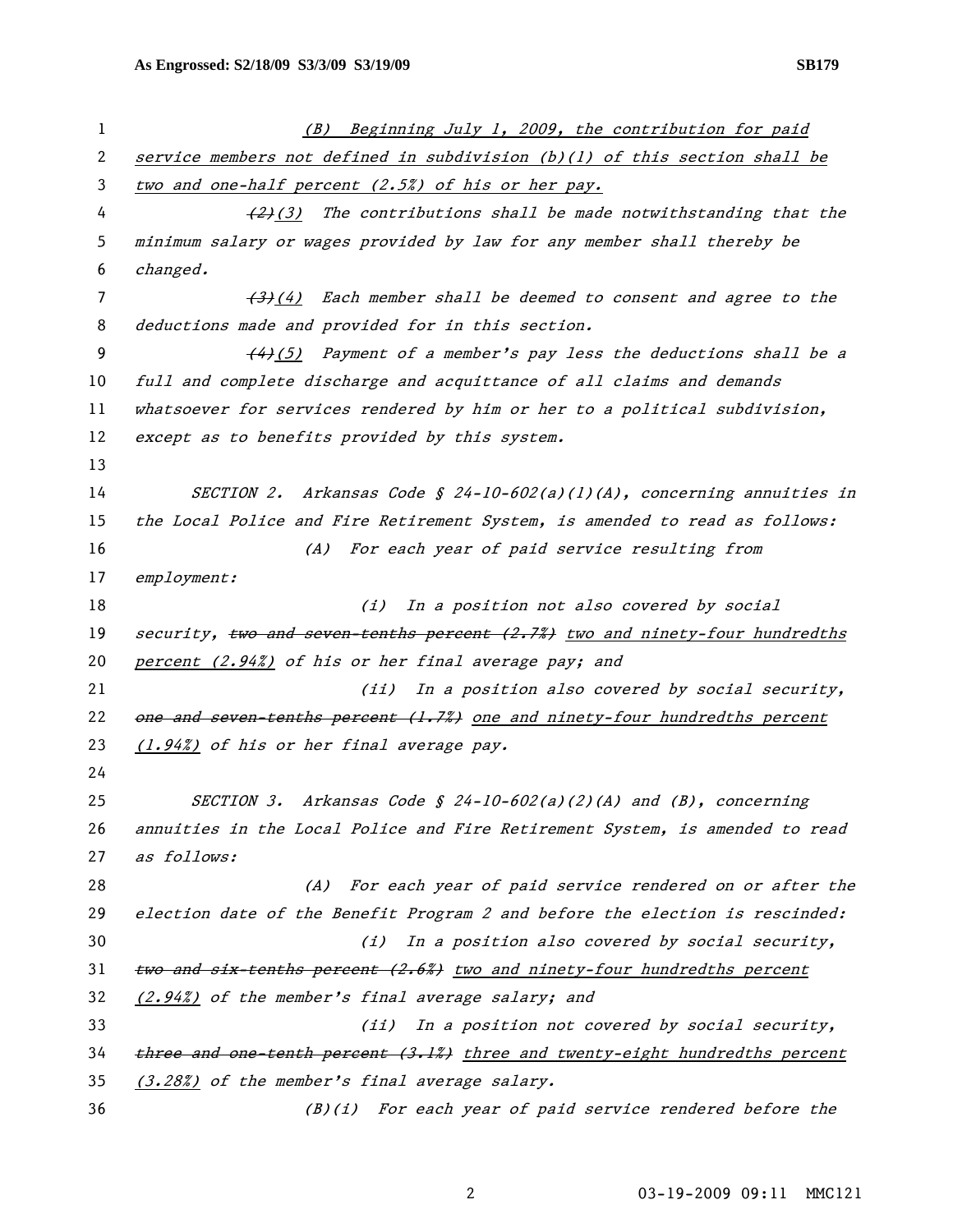1 election date of the Benefit Program 2 or after the election is rescinded: 2 (a) In a position also covered by social 3 security, one and seven-tenths percent (1.7%) one and ninety-four hundredths 4 percent (1.94%) of the member's final average salary; and 5 (b) In a position not covered by social 6 security,  $two$  and seven-tenths percent  $(2.7%)$  two and ninety-four hundredths 7 percent (2.94%) of the member's final average salary. 8 (ii) A member who has paid service rendered before 9 the election date of Benefit Program 2 or after the election is rescinded and 10 subsequently readopted may have the paid service rendered on or after July 11 28, 1995, treated as though the paid service had been rendered after the 12 election date of Benefit Program 2 by paying to the system the actuarial cost 13 of the increased benefit by a single contribution or by an agreement to pay 14 an increased rate of contributions if approved by the board. 15 (iii) As used in subdivision (a)(2)(B)(ii) of this 16 section, "actuarial cost" means an amount that is the actuarial equivalent of 17 the value of the credited service to be purchased at the time of the 18 purchase, as determined by the system's actuary. 19 20 SECTION 4. Arkansas Code § 24-10-602(a)(4), concerning annuities in 21 the Local Police and Fire Retirement System, is amended to read as follows: 22 (4)  $(A)$  The total benefit amount computed under subdivision 23 subdivisions (a)(1) and (2) of this section shall not exceed at the time of 24 retirement eighty-five percent (85%) one hundred percent (100%) of the final 25 average pay plus the amounts provided in subdivision (a)(5) of this section 26 for volunteer service $\rightarrow$ ; and 27 (B) If the member accrued a benefit at any time under 28 Benefit Program 2 described in subdivision (a)(2) of this section, then the 29 total of the amounts computed pursuant to subdivisions (a)(1) and (2) of this 30 section shall not exceed at the time of retirement eighty-five percent (85%) 31 this section for volunteer service; and 32 33 SECTION 5. Arkansas Code § 24-10-612, concerning a redetermination of 34 retirement benefits, is amended to add an additional subsection to read as 35 follows: 36 (c)(1) Effective July 1, 2009, there will be a one-time